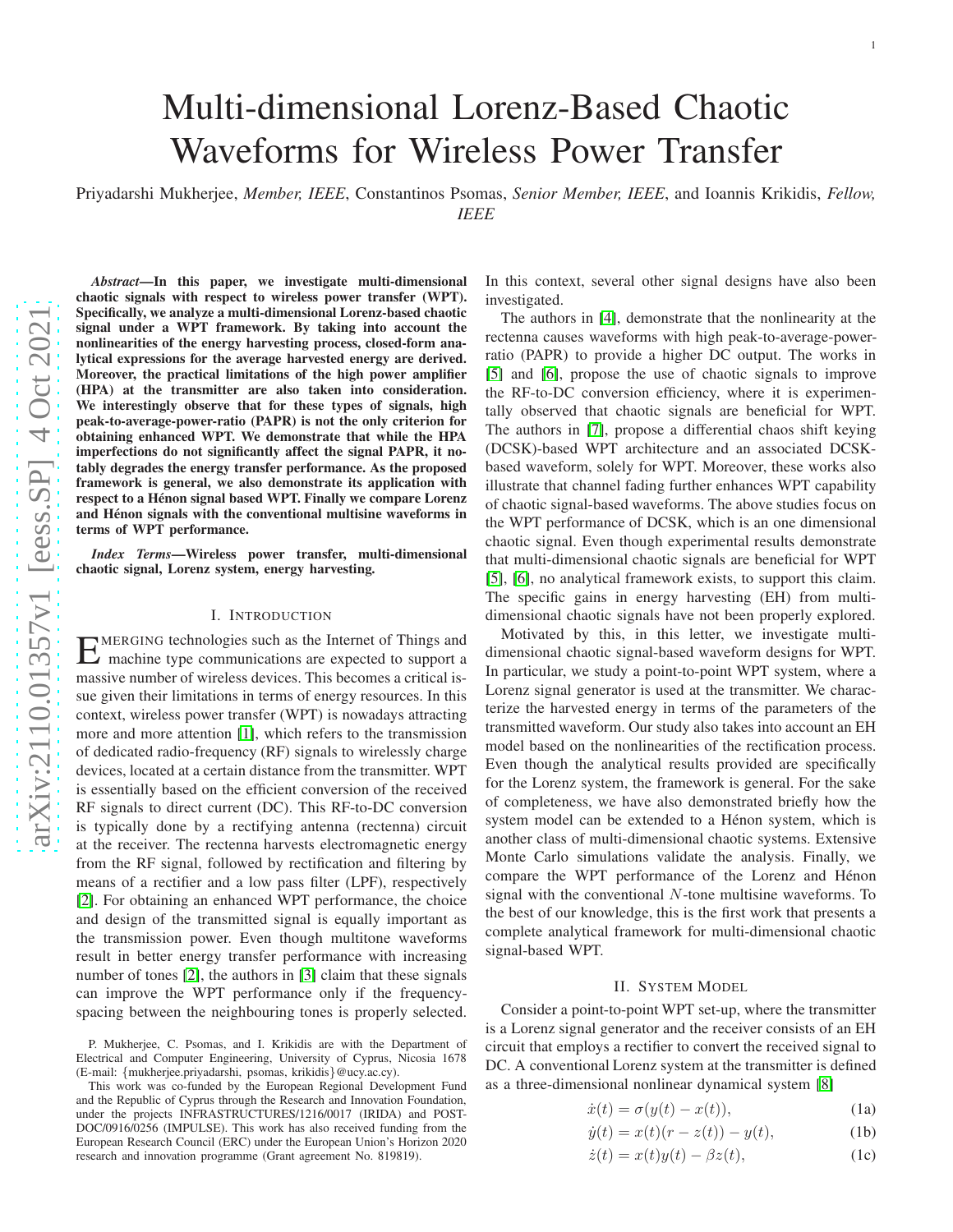where  $x(t)$ ,  $y(t)$ ,  $z(t)$  are state variables,  $\sigma$ ,  $r$ ,  $\beta > 0$  are control parameters, and  $\dot{x}(t), \dot{y}(t)$ , and  $\dot{z}(t)$  denote  $\frac{dx(t)}{dt}, \frac{dy(t)}{dt}$ , and  $\frac{dz(t)}{dt}$ , respectively. When a Lorenz-based transmitter is designed, the values of various circuit components (i.e. the resistors and capacitors) at the transmitter are controlled by  $\sigma$ , r, and  $\beta$ , respectively.

At the receiver side, the received noisy signal is

<span id="page-1-6"></span>
$$
\tilde{x}(t) = \sqrt{P_t d^{-\alpha}} x(t) + n,\tag{2}
$$

where  $P_t$  is the transmission power, d is the transmitterreceiver distance,  $\alpha$  is the pathloss exponent, and n is the additive white Gaussian noise (AWGN)<sup>[1](#page-1-0)</sup>. It is worth noting that one of the main aspects of the Lorenz signal, when used for the purpose of information transfer, is the synchronization issue at the receiver [\[9\]](#page-4-8). However, when used for purely energy transfer, we do not need any synchronization block at the receiver.

By considering a circuit-based nonlinear model of the harvester circuit, the output DC current is approximated in terms of the received signal  $\tilde{x}(t)$  as [\[2\]](#page-4-1)

<span id="page-1-7"></span>
$$
\eta_{\rm MC} = k_2 R_{ant} \mathbb{E}\{|\tilde{x}(t)|^2\} + k_4 R_{ant}^2 \mathbb{E}\{|\tilde{x}(t)|^4\},\qquad(3)
$$

where the subscript MC refers to the multi-dimensional chaotic transmission.  $\eta_{MC}$  is a monotonically increasing function of the DC component of the current at the harvester output and the parameters  $k_2$ ,  $k_4$ , and  $R_{ant}$  are determined by the circuit characteristics. Any RF energy harvesting from the AWGN is considered to be negligible and thus it is ignored [\[2\]](#page-4-1).

#### III. LORENZ SIGNAL-BASED WPT

We investigate the effect of the Lorenz circuit-based chaotic signal on WPT. The general approach to gain insights on the WPT performance of any multi-dimensional chaotic system, is to obtain its equilibrium points and investigate the system behavior around them [\[10\]](#page-4-9). As we deal with the Lorenz system, we first obtain its corresponding equilibrium points<sup>[2](#page-1-1)</sup>. Accordingly, we evaluate the harvested DC  $\eta_{MC}$  in terms of the received signal  $\tilde{x}(t)$  and its associated control parameters, i.e.  $\sigma$ , r, and  $\beta$ .

It should be noted that the practical implementation of [\(1\)](#page-0-0) by means of an electronic circuit is a complicated process due to the wide dynamic range of the state variables  $x(t)$ ,  $y(t)$ , and  $z(t)$  [\[9\]](#page-4-8). This bottleneck arises due to the limited transmission capability of a practical high power amplifier (HPA) at the transmitter, which is resolved by introducing a technique of scaling, i.e. we scale the state variables [\(1\)](#page-0-0) as

<span id="page-1-2"></span>
$$
x_{\text{sc}}(t) = \frac{x(t)}{\epsilon_x}, \quad y_{\text{sc}}(t) = \frac{y(t)}{\epsilon_y}, \quad \text{and} \quad z_{\text{sc}}(t) = \frac{z(t)}{\epsilon_z},
$$
 (4)

where  $\epsilon_x, \epsilon_y, \epsilon_z \in [1, \infty)$  are scaling parameters.

#### <span id="page-1-10"></span>*A. Steady state analysis*

<span id="page-1-8"></span>By replacing [\(4\)](#page-1-2) in [\(1\)](#page-0-0), we obtain the scaled Lorenz system

$$
\dot{x}_{\rm sc}(t) = \sigma \left( \frac{\epsilon_y}{\epsilon_x} y_{\rm sc}(t) - x_{\rm sc}(t) \right),\tag{5a}
$$

$$
\dot{y}_{\rm sc}(t) = \frac{\epsilon_x}{\epsilon_y} x_{\rm sc}(t) \left( r - \epsilon_z z_{\rm sc}(t) \right) - y_{\rm sc}(t), \tag{5b}
$$

$$
\dot{z}_{\rm sc}(t) = \frac{\epsilon_x \epsilon_y}{\epsilon_z} x_{\rm sc}(t) y_{\rm sc}(t) - \beta z_{\rm sc}(t). \tag{5c}
$$

To gain insights on the properties of this modified Lorenz system, we need to locate the equilibrium points, which is computed by setting  $\dot{x}_{\rm sc}(t) = \dot{y}_{\rm sc}(t) = \dot{z}_{\rm sc}(t) = 0$  [\[10\]](#page-4-9).

<span id="page-1-5"></span>**Proposition 1.** *The equilibrium points*  $p_{\rm sc} = (x_{\rm eq}, y_{\rm eq}, z_{\rm eq})$ *for a scaled Lorenz system are*

$$
\left(\begin{array}{cc} (0,0,0), & \text{(6a)} \end{array}\right)
$$

$$
c_{\rm c} = \left\{ \left( \frac{\sqrt{\beta(r-1)}}{\epsilon_x}, \frac{\sqrt{\beta(r-1)}}{\epsilon_y}, \frac{r-1}{\epsilon_z} \right), \right\} \tag{6b}
$$

$$
\left( \left( -\frac{\sqrt{\beta(r-1)}}{\epsilon_x}, -\frac{\sqrt{\beta(r-1)}}{\epsilon_y}, \frac{r-1}{\epsilon_z} \right). \quad \text{(6c)}
$$

*Proof.* See Appendix [A.](#page-3-0)

<span id="page-1-3"></span> $p_{\rm s}$ 

To further obtain insights into an  $n$ -dimensional nonlinear system, we fix any  $(n - 1)$  parameters and observe the system behaviour with respect to the remaining parameter [\[12\]](#page-4-11). Accordingly, in this case, we fix  $\sigma$ ,  $\beta$  and vary r.

We observe from [\(6b\)](#page-1-3) and [\(6c\)](#page-1-3), that these equilibrium points do not exist for  $r < 1$ , as they must be real [\[10\]](#page-4-9). Furthermore, to have a stable system,  $r$  can not attain any arbitrary value greater than unity. Hence, we state the following proposition that refers to the range of  $r$  that ensures system stability.

<span id="page-1-4"></span>Proposition 2. *Equilibrium points* [\(6b\)](#page-1-3) *and* [\(6c\)](#page-1-3) *are stable, if and only if,*  $\lambda$ 

$$
r \in \left(1, \frac{\sigma(\sigma + \beta + 3)}{\sigma - \beta - 1}\right). \tag{7}
$$

*Proof.* See Appendix [B.](#page-4-12)

It is worth noting that  $\epsilon_x, \epsilon_y, \epsilon_z$  do not have any effect on the domain of  $r$  as stated in Proposition [2.](#page-1-4) In general, Lorenz chaotic systems are very sensitive to the initial conditions  $p_{\text{in}} = (x_0, y_0, z_0)$ . This implies that two trajectories starting very close together rapidly diverge after a very short span of time [\[12\]](#page-4-11). However, Proposition [1](#page-1-5) and [2](#page-1-4) state that when  $r \in \left(1, \frac{\sigma(\sigma+\beta+3)}{\sigma-\beta-1}\right)$ , the system asymptotically attains [\(6b\)](#page-1-3) or [\(6c\)](#page-1-3) in finite time, irrespective of  $p_{\text{in}}$ .

As illustrated in Fig. [1,](#page-2-0) we can not accurately say to which equilibrium point, i.e. [\(6b\)](#page-1-3) or [\(6c\)](#page-1-3), will  $p_{\text{in}}$  reach at time  $t \rightarrow \infty$ ; however, we can state that  $p_{\text{in}}$  reaches one of them. The figure demonstrates an unscaled Lorenz system, i.e.  $\epsilon_x = \epsilon_y = \epsilon_z = 1$ , for the sake of presentation. Fig. [1\(a\)](#page-2-1) depicts the effect of varying r on  $x(t)$ , for  $p_{\text{in}} = (1, -5, 20)$ . We observe that even for identical  $p_{\text{in}}$ ,  $x(t)$  converges to different values for different  $r$ ; the convergence rate follows a decreasing trend with increasing r. Specifically, while  $x(t)$ corresponding to  $r = 12$  converges at  $t < 10$ ,  $x(t)$  corresponding to  $r = 18$  converges at  $t \approx 20$  for the same  $p_{\text{in}}$ . Furthermore, it is interesting to observe from Fig. [1\(b\)](#page-2-2) that different  $p_{\text{in}}$  results in identical steady state values at  $t \to \infty$  for identical r. Note that both  $p_{\text{in}} = (10, -5, 20)$  and

<span id="page-1-9"></span> $\Box$ 

 $\Box$ 

<span id="page-1-0"></span><sup>&</sup>lt;sup>1</sup>In this work, we focus on the aspect of waveform design. The consideration of fading is straightforward as we would only need its moments [\[7\]](#page-4-6).

<span id="page-1-1"></span><sup>&</sup>lt;sup>2</sup>Although the proposed framework is specifically for the Lorenz system, it can be extended to any multi-dimensional chaotic circuit, namely Colpitts oscillator, Rössler system, or Hénon system [\[11\]](#page-4-10) (see Section III-C).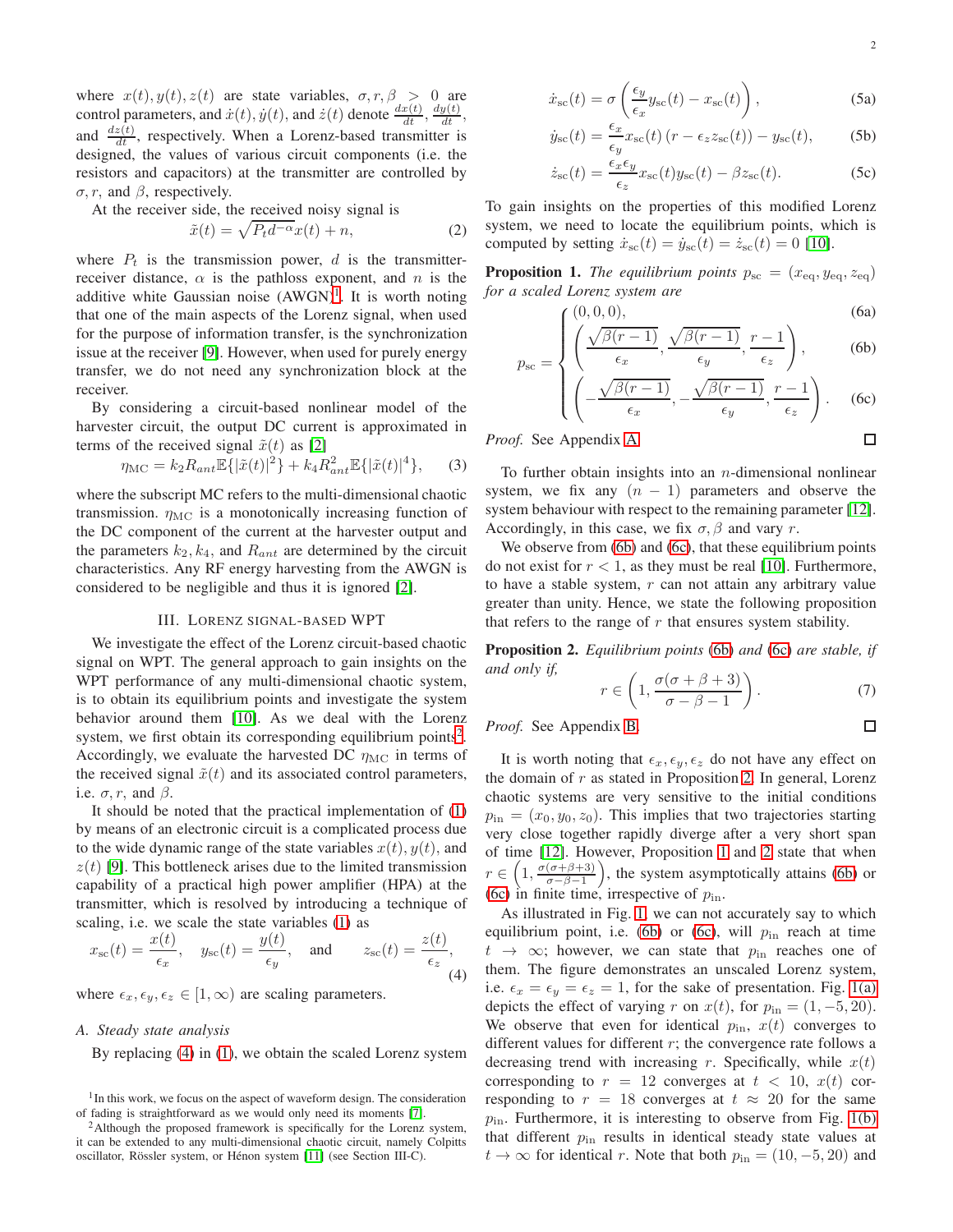<span id="page-2-1"></span>

<span id="page-2-2"></span><span id="page-2-0"></span>Fig. 1. Effects of system parameters;  $\sigma = 10$ ,  $\beta = 8/3$ , and  $\epsilon_x = \epsilon_y = \epsilon_z = 1$ .

 $p_{\text{in}} = (0.1, 8, 0)$ , with  $r = 12$ , attain identical  $\lim_{t \to \infty} x(t)$ . This corroborates the previous claim, i.e. when the system is stable, we have  $\lim_{t\to\infty}x(t) \in \left\{$ −  $\sqrt{\beta(r-1)}$  $\frac{(t-1)}{\epsilon_x},$  $\sqrt{\beta(r-1)}$  $\epsilon_x$  irrespective of  $p_{\text{in}}$ , which is a constant quantity. However, this uncertainty does not affect the characterization of the harvested DC, as discussed in the next section.

#### *B. Harvested energy*

From [\(2\)](#page-1-6) and [\(3\)](#page-1-7), we observe that  $\eta_{MC}$  is a function of the  $x$ -component of the equilibrium points [\(6b\)](#page-1-3) and [\(6c\)](#page-1-3). Hence, we state the following proposition.

<span id="page-2-4"></span>Proposition 3. *The steady state harvested energy for a scaled Lorenz system is*

<span id="page-2-3"></span>
$$
\eta_{\rm SL} = \frac{\rho_1 \beta (r-1)}{\epsilon_x^2} + \frac{\rho_2 \beta^2 (r-1)^2}{\epsilon_x^4},\tag{8}
$$

 $\Box$ 

*where*  $\rho_1 = d^{-\alpha} k_2 R_{ant} P_t$  *and*  $\rho_2 = d^{-2\alpha} k_4 R_{ant}^2 P_t^2$ .

*Proof.* See Appendix [C.](#page-4-13)

We have not considered any specific bandwidth for this work. However the authors in [\[13\]](#page-4-14) demonstrate that the Lorenz signal is essentially narrowband in nature. Hence, the effect of fading can be taken into account by multiplying the first and second terms of  $\eta_{SL}$  in [\(8\)](#page-2-3) with the second and fourth (raw) moments of the channel fading gain [\[7\]](#page-4-6), respectively. Proposition [3](#page-2-4) provides a generalized closed-form expression for the harvested energy in terms of the scaling parameters<sup>[3](#page-2-5)</sup>. The harvested DC  $\eta_{SL}$  corresponding to an ideal scenario, i.e.  $\epsilon_x = \epsilon_y = \epsilon_z \rightarrow 1$ , can also be obtained as a special case, given in the following corollary.

<span id="page-2-6"></span>**Corollary 1.** In an ideal scenario, 
$$
\eta_{SL}
$$
 is given by  
\n
$$
\eta_{L} = \rho_{1}\beta(r-1) + \rho_{2}\beta^{2}(r-1)^{2}.
$$
\n(9)

The above corollary follows directly from Proposition [3,](#page-2-4) by considering  $\epsilon_x \rightarrow 1$ . Techniques such as predistortion [\[14\]](#page-4-15) enable to overcome the HPA imperfections, which further enhances the WPT performance.

Note that, we obtain closed-form expressions of the harvested DC for the stable operation region of the scaled Lorenz attractor circuit. However, for  $r \notin \left(1, \frac{\sigma(\sigma+\beta+3)}{\sigma-\beta-1}\right)$ , i.e. in case of an unstable Lorenz system,  $(5)$  does not converge to any



<span id="page-2-8"></span>Fig. 2. Effect of scaling parameter on WPT performance; lines correspond to analysis and markers correspond to simulation results.

specific point. As a result, it is not possible to analytically characterize the harvested energy for this region of operation.

Even though the above analytical results are based on the Lorenz system, the provided framework is general. Irrespective of the system, what is required is the set of equilibrium points and the corresponding stability region. To show this, we provide in the next section, how the approach can be extended to the Hénon system  $[11]$ .

#### *C. Extension to other multi-dimensional chaotic waveforms*

The approach already presented to analytically characterize the harvested energy is general and can be applied to any chaotic system. For the sake of completeness, we consider another chaotic system, i.e. the Hénon map. A conventional Hénon map is defined by the following first-order difference equations [\[11\]](#page-4-10)

$$
x_{n+1} = y_n + 1 - \gamma x_n^2,
$$
 (10a)

$$
y_{n+1} = \delta x_n,\tag{10b}
$$

where x, y are state variables and  $\gamma$ ,  $\delta$  are control parameters. Note that, unlike the Lorenz system, a typical Hénon map is governed by two state variables. Following an identical approach as before, we obtain the corresponding stable equilibrium points as

$$
p_{\text{henon}} = \left( \left( \frac{\delta - 1 + \sqrt{(1 - \delta)^2 + 4\gamma}}{2\gamma} \right), \delta \left( \frac{\delta - 1 + \sqrt{(1 - \delta)^2 + 4\gamma}}{2\gamma} \right) \right), \quad (11)
$$

with  $0 < \delta < 1, \, \gamma \neq 0$ , and  $\gamma \in$   $\Big($ − 1  $\frac{1}{4}(1-\delta)^2, \frac{3}{4}$  $\frac{3}{4}(1-\delta)^2\bigg).$ As a result, the harvested DC in this case is obtained as

<span id="page-2-7"></span>
$$
\eta_{\rm H} = \rho_1 \Phi^2 + \rho_2 \Phi^4, \tag{12}
$$

where  $\Phi = \frac{\delta - 1 + \sqrt{(1-\delta)^2 + 4\gamma}}{2\gamma}$  $\frac{(1-\sigma)^2+4\gamma}{2\gamma}$ . Moreover, if we consider a scaled Hénon system to accommodate the HPA imperfections, a transformation of variables as described in [\(4\)](#page-1-2) is required, and the equilibrium point and the stability region changes accordingly. As was in the case of a Lorenz system, it is not possible to analytically characterize the harvested energy for an unstable Hénon system. Finally, we observe from [\(9\)](#page-2-6) and [\(12\)](#page-2-7), it is possible to obtain  $\eta_{\rm L} > \eta_{\rm H}$ , only when

<span id="page-2-5"></span><sup>3</sup>The energy transfer model considered in this work is based on the assumption that the harvester operates in the nonlinear region [\[2\]](#page-4-1). If the power of the harvester input signal becomes too large, the diode inside the harvester is forced into the saturation region of operation, making the derived analytical results inapplicable.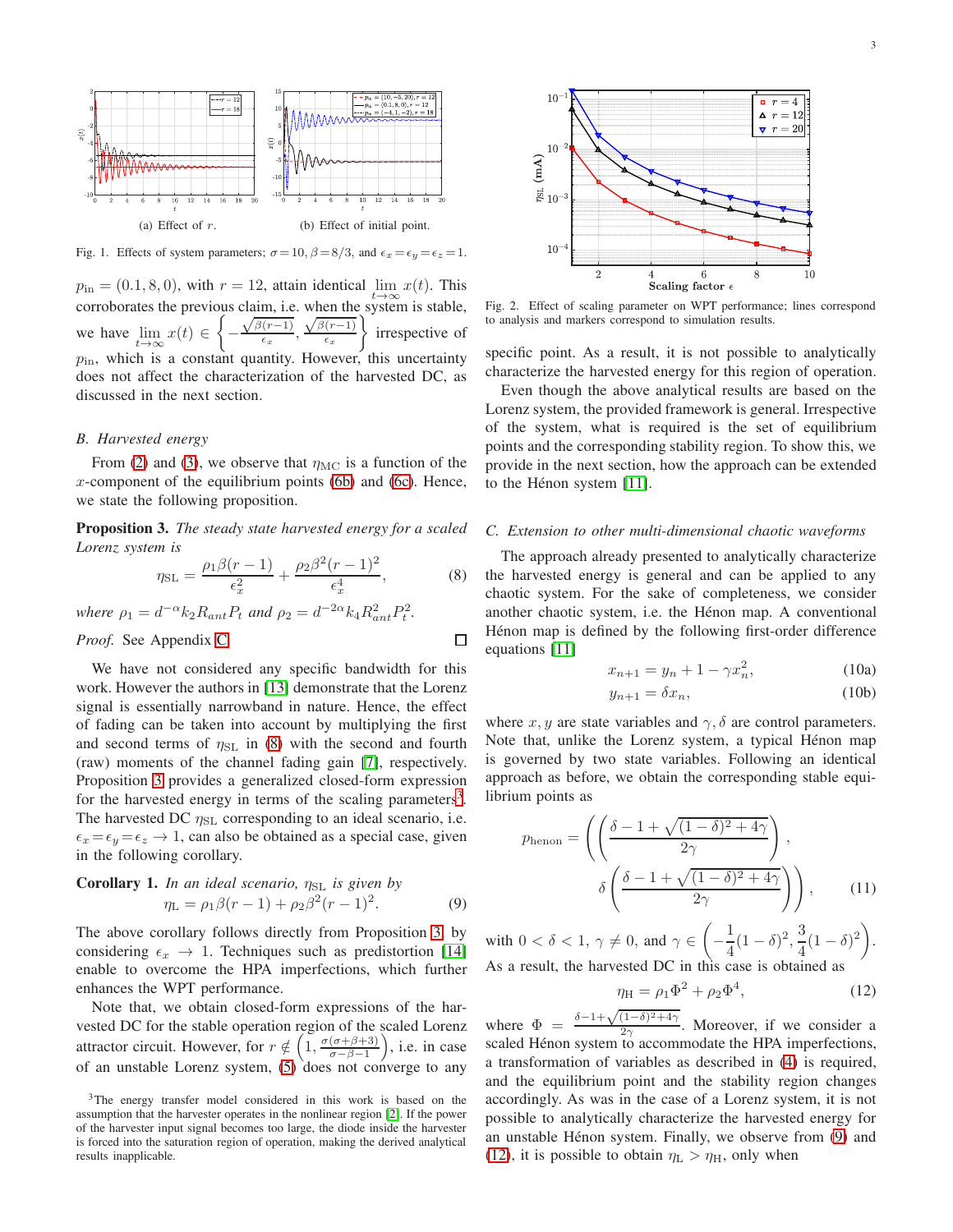<span id="page-3-1"></span>

Fig. 3. WPT performance for unstable system with  $p_{\text{in}} = (0.1, 10, 0.1)$ .

<span id="page-3-2"></span>
$$
\sqrt{\beta(r-1)} > \frac{\delta - 1 + \sqrt{(1-\delta)^2 + 4\gamma}}{2\gamma}.\tag{13}
$$

#### IV. NUMERICAL RESULTS

We consider a transmission power  $P_t = 30$  dBm, transmitter-receiver distance  $d = 20$  m, pathloss exponent  $\alpha = 4$ , and system parameters  $\sigma = 10$  and  $\beta = 8/3$ . This implies that the system is stable as long as  $1 < r <$  $\frac{\sigma(\sigma+\beta+3)}{\sigma-\beta-1} = 24.74$ . Note that we can also consider any other value of  $\sigma$  and  $\beta$ , which accordingly gets reflected in the range of  $r$ , as stated in Proposition [2,](#page-1-4) to have a stable system. Finally, the parameters considered for the WPT model are  $k_2 = 0.0034, k_4 = 0.3829$ , and  $R_{ant} = 50 \Omega$ , respectively [\[2\]](#page-4-1). In addition, all the presented results are accompanied by Monte Carlo simulations by using  $10^6$  realizations.

Fig. [2](#page-2-8) demonstrates the effect of  $r$  and scaling parameters  $\epsilon_x = \epsilon_y = \epsilon_z = \epsilon$  on the WPT performance with initial point  $p_{\text{in}} = (4, -10, 0.6)$ . We observe that the theoretical results (lines) match very closely with the simulation results (markers); this verifies our proposed analytical framework. The figure illustrates that the harvested DC increases with  $r$ , which can not be indefinitely increased due to the stability aspect. Furthermore, the figure also demonstrates the effect of  $\epsilon$  on the EH performance of the receiver. We observe that  $\epsilon$  strongly affects the EH performance, when all the other system parameters remain constant. Recall that the scaling parameter depends on the practical imperfections of the HPA at the transmitter. This implies that if we are able to overcome the HPA imperfections, it enhances the harvested DC under identical scenarios.

Note that the analytical expressions derived for the harvested DC correspond to the stable region of operation for the Lorenz system. However, when the Lorenz system operates in the unstable region, i.e.  $r > \frac{\sigma(\sigma+\beta+3)}{\sigma-\beta-1} = 24.74$ , the system does not converge to any particular value and as a result, analytical closed-form expressions can not be derived. We observe from Fig. [3\(a\)](#page-3-1) that the PAPR of the signal at the receiver increases with r. Moreover, similar to [\[4\]](#page-4-3), Fig.  $3(b)$ illustrates that the harvested DC increases with PAPR. It is worthy to note that while the scaling  $(\epsilon_x = \epsilon_y = \epsilon_z = 6$  in the figure) does not significantly affect the Lorenz system in terms of PAPR of the signal at the receiver, there is a considerable gap in the WPT performance of the scaled and unscaled Lorenz system. This detrimental effect of scaling on the WPT performance justifies Proposition 3 and the insights obtained thereafter. Moreover, the figure also illustrates that unlike to the stable scenario,  $\sigma$  has an impact on both the PAPR



Fig. 4. Performance comparison.

and WPT performance of the unstable Lorenz system. This particular observation leads to an interesting conclusion, i.e. for multi-dimensional waveforms, high PAPR is not equivalent to higher harvested energy and that the one-to-one PAPRharvested energy mapping holds only when we are dealing with uni-dimensional signals.

By considering an ideal transmission scenario, i.e. unity scaling factor, Fig. 4 compares the WPT performance of the Lorenz and Hénon signal in their respective stable region of operation, with the existing  $N$ -tone multisine waveforms [2]. We observe that the harvested energy increases with increasing  $r$ , as stated in Proposition 3, and also with increasing number of multitones. Moreover, we also observe from the figure that any arbitrary multi-dimensional chaotic waveform transmission does not guarantee enhanced WPT performance; for example, the performance gap for the Hénon map at  $P_t = 20$ dBm between  $\gamma = 0.2, \delta = 0.1$  and  $\gamma = 0.001, \delta = 0.9$ . Note that the values considered are solely for illustration. Our results demonstrate that the selection of parameter values is equally important as the choice of the chaotic waveform.

#### V. CONCLUSION

In this paper, we focused on the effects of multi-dimensional chaotic signals on WPT. We evaluated the performance of energy transfer for the Lorenz waveform under both, stable and unstable regions of operation, in terms of its parameters. Closed-form expressions for the average harvested energy were analytically derived and it was observed from exhaustive simulations, that for multi-dimensional chaotic signals, high PAPR is not the single criterion for obtaining an enhanced energy transfer performance. As the proposed framework is general in nature, we also illustrate its application with respect to a Hénon chaotic system. Finally, we compare the Lorenz and the Hénon signal with the multisine waveforms, where we observe that the choice of parameters for the chaotic waveforms is crucial in terms of WPT. An immediate extension of this work is to investigate the class of multi-dimensional chaotic signals in a generalized frequency selective scenario.

#### <span id="page-3-0"></span>APPENDIX A PROOF OF PROPOSITION [1](#page-1-5)

By setting  $\dot{x}_{sc}(t) = \dot{y}_{sc}(t) = 0$  [\[10\]](#page-4-9) in [\(5\)](#page-1-8), we obtain

<span id="page-3-3"></span>
$$
y_{\rm sc}(t) = \frac{\epsilon_x x_{\rm sc}}{\epsilon_y} \quad \text{and} \quad z_{\rm sc}(t) = \frac{r-1}{\epsilon_z}.
$$
 (14)